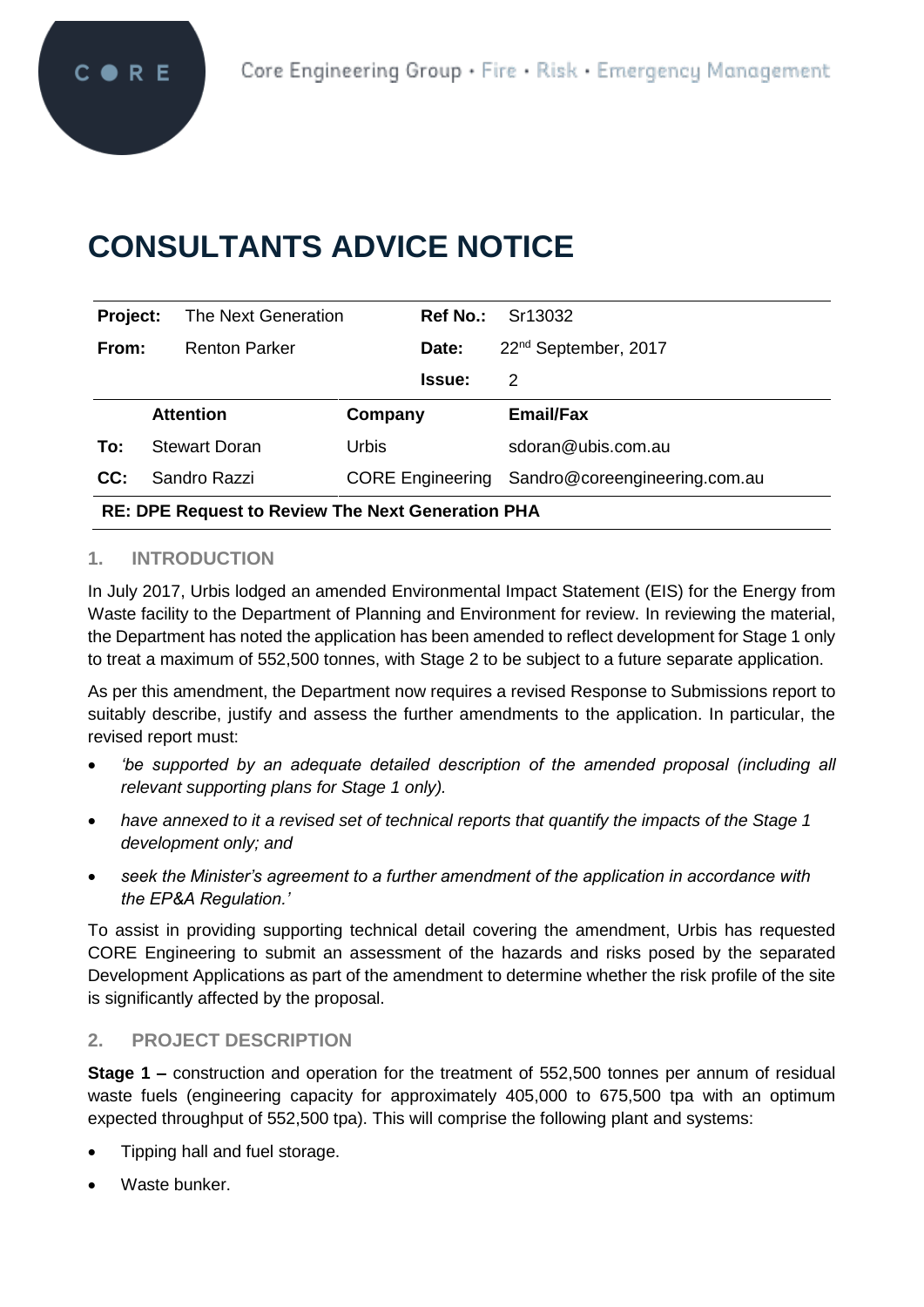- Combustion line 1.
- Combustion line 2.
- Two independent boilers.
- Flue gas treatment systems.
- One stack.
- One turbine.
- One air cooled condenser.
- Associated auxiliary equipment.
- Control room, workshop, offices and amenities.
- Laydown areas.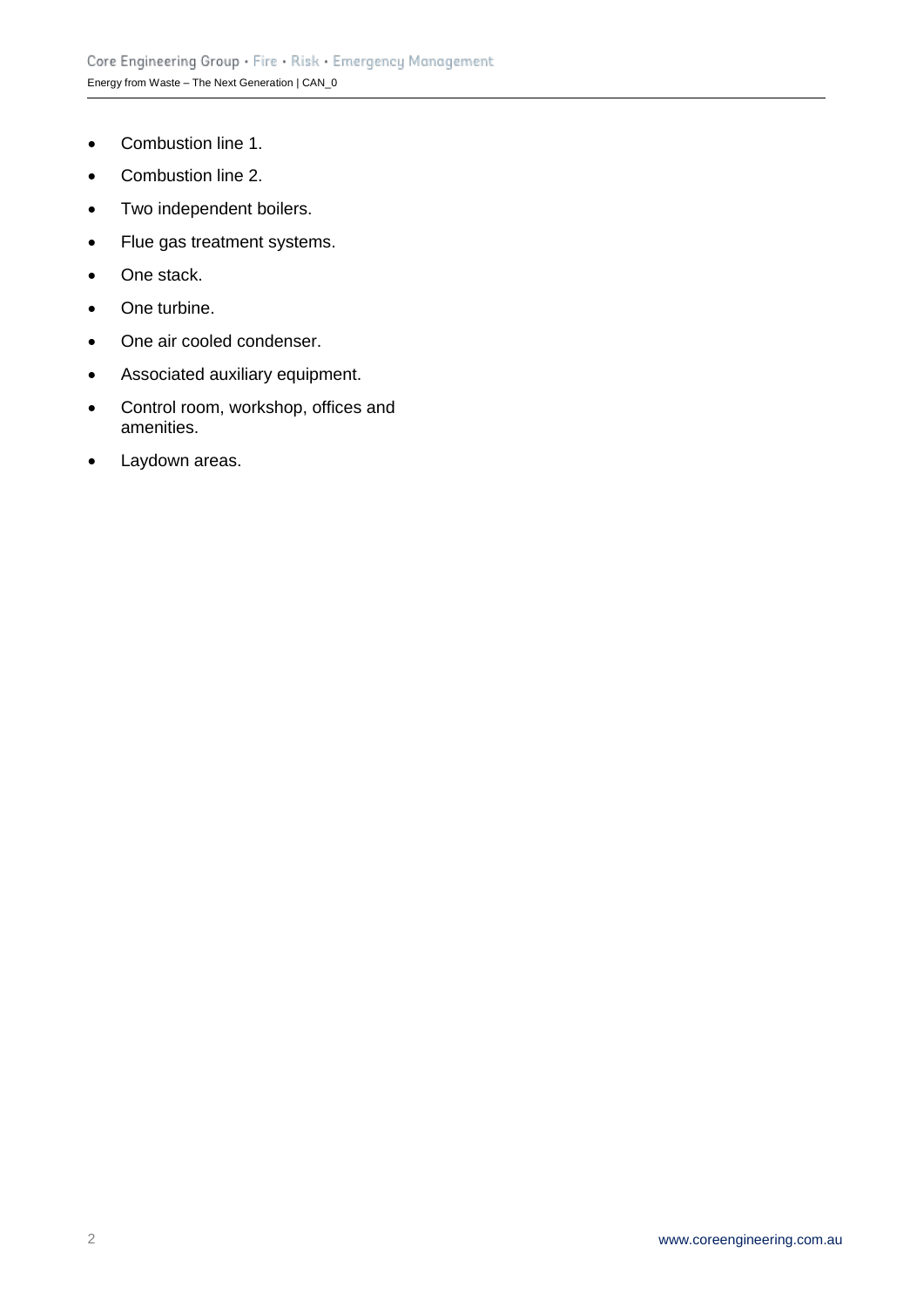